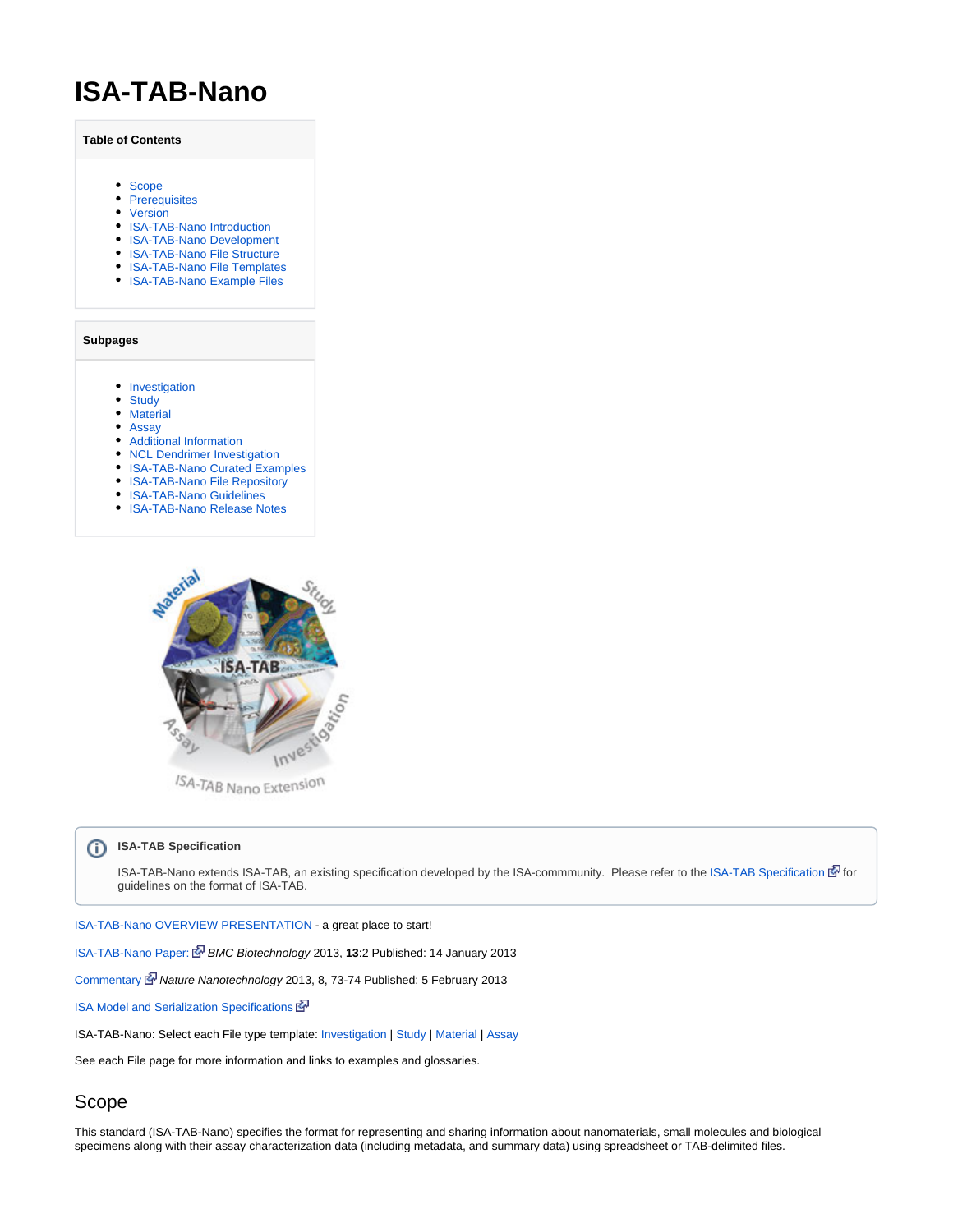### **Prerequisites**

Familiarity with the fields of nanotechnology and nanomedicine is a prerequisite for this specification. An understanding of ISA-TAB is recommended but not required as the ISA-TAB-Nano specification provides descriptive information on ISA-TAB as applied to nanotechnology.

### <span id="page-1-0"></span>Version

The current version of ISA-TAB-Nano is Version 1.3 (March 2020). For differences between Version 1.3 and 1.2, refer to the [ISA-TAB-Nano 1.3 Release](https://wiki.nci.nih.gov/display/ICR/ISA-TAB-Nano+1.3+Release+Notes)  [Notes.](https://wiki.nci.nih.gov/display/ICR/ISA-TAB-Nano+1.3+Release+Notes)

### <span id="page-1-1"></span>ISA-TAB-Nano Introduction

#### **Rationale**

The field of nanomedicine faces many challenges in the development of standards to support meaningful data submission and information exchange. Nanomaterial characterization requires numerous physico-chemical, in-vitro, and in-vivo assays where measurements mostly depend on non-standardized protocols and diverse technology types. Unfortunately, information describing the nanomaterial, including functionalizing entities and three-dimensional (3D) structure, is often represented in an undisciplined fashion. In addition, there has been no standard way to associate this information with the data and metadata from characterization studies. This lack of standardization has been a significant deterrent to meaningful data sharing across the nanotechnology community; few publications contain sufficient information to enable adequate interpretation of results and successful achievement of experimental reproducibility. Furthermore, there has been very limited success in using non-standardized data to represent or derive structure-activity-relationships (SARs) that are critical for understanding the effects of nanomaterial structure on biological activity in nanomedicine.

### **Significance**

The ISA-TAB-Nano specification is intended to facilitate the submission and exchange of nanomaterial descriptions and characterization data (metadata and summary data) along with the other files (raw/derived data files, image files, protocol documents, etc.) among individual researchers and to/from nanotechnology resources like the [NCI's cancer Nanotechnology Laboratory \(caNanoLab\) portal](https://cananolab.nci.nih.gov/caNanoLab) and the [Nanomaterial-Biological Interactions \(NBI\)](http://nbi.oregonstate.edu/)  [knowledgebase](http://nbi.oregonstate.edu/)  $\mathbb{F}$ [.](http://www.cancer.gov/policies/linking) ISA-TAB-Nano also serves to empower organizations to adopt standard methods for representing data in nanotechnology publications; and to provide researchers with guidelines for representing nanomaterials and characterizations to achieve cross-material comparison.

### <span id="page-1-2"></span>ISA-TAB-Nano Development

The ISA-TAB-Nano project is an effort of the National Cancer Institute (NCI) Nanotechnology Working Group ([Nano WG\)](https://nciphub.org/groups/nanowg).

### **ISA-TAB-Nano Standards Re-Use**

#### **ISA-TAB**

The ISA-TAB-Nano format specification is based on an existing specification developed by the [ISA-community](https://isa-tools.org)  $\mathbb{F}$ [,](http://www.cancer.gov/policies/linking) namely, the investigation/study/assay (ISA-TAB) format specification. The [ISA-TAB format](http://www.isa-tools.org) is used by the 'omics' (proteomics, genomics, metabolomics, and transcriptomics) communities to share data and metadata associated with different assays and technology types in their experiments. The ISA-TAB file structure relies on three primary files---investigation, study, and assay (ISA) files. Raw/derived data files and any other files (such as image files or protocol documents) specific to each assay are shared along with the three primary ISA-TAB files if the data files are referenced in the primary ISA-TAB files. ISA-TAB does not provide format specification for files other than the investigation, study, and assay files. The ISA-TAB investigation file has three purposes: (1) to record all declarative information referenced in other files; (2) to relate assay files to study files; and (3) to group multiple study files that are part of the same investigation. The ISA-TAB study file records information about the source, sampling methodology, treatment, preparation, and characteristics of the subjects (biospecimens) studied using one or more assays under an investigation.

#### **National Cancer Institute Enterprise Vocabulary Service (NCI EVS)-**

The NCI EVS is a project of the NCI Center for Biomedical Informatics and Information Technology (CBIIT). EVS provides controlled terminologies and ontologies in support of the biomedical research and informatics activities of the NCI and its partners. The activities of the EVS include development of terminologies, development of terminology-related software, and operations support to address the broad spectrum of terminology needs in the cancer research enterprise. Among the vocabularies that EVS supports is the NanoParticle Ontology (NPO), by providing terminology development facilities and terminology servers, which are made available both via the web and programmatically through EVS server APIs. Additionally, the NPO is presented to the public by EVS both in a standalone format and as a component of the NCI Metathesaurus, where its concepts are mapped to the concepts of other vocabularies used by the NCI community. Also, the EVS-managed NCI Thesaurus (NCIt) includes nanotechnology concepts that have been utilized in the development of the NCI caNanoLab. Data from caNanoLab has been utilized in the ISA-TAB-Nano example files.

#### **NanoParticle Ontology (NPO)**

Like ISA-TAB, ISA-TAB-Nano provides fields for entering and referencing terms selected from ontologies and standard terminologies. The ontologies are available at [BioPortal](http://www.bioontology.org)  $\mathbb{F}$ , which the National Center for Biomedical Ontologies maintains. Though the investigator may use alternative ontology and vocabulary sources, the ability to evaluate and share data require that all parties have access to those being used (they should be available to the investigators). All terms and fields used in this standard utilize the [NCI EVS](http://evs.nci.nih.gov) and NanoParticle Ontology elements.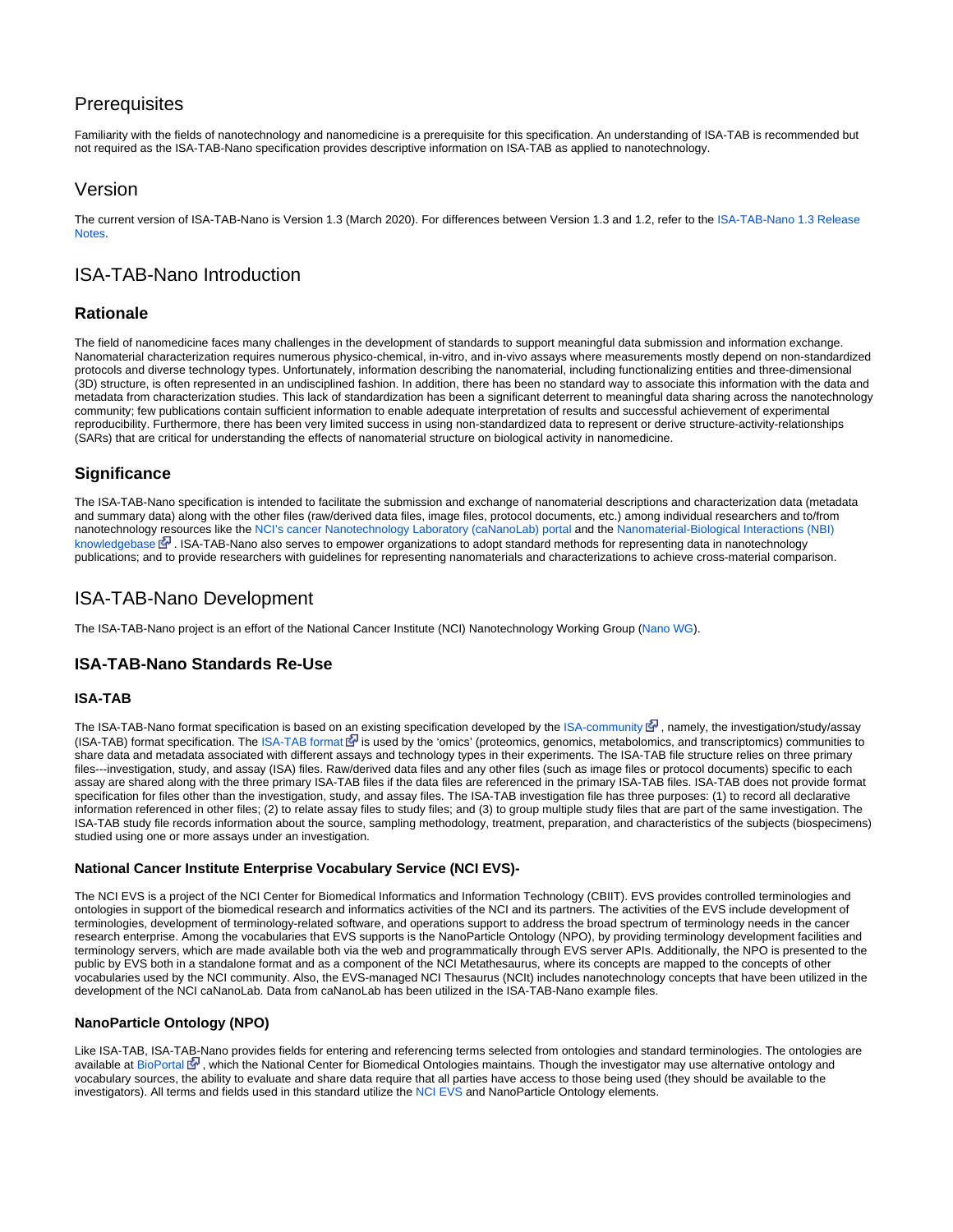[NanoParticle Ontology \(NPO\)](http://www.nano-ontology.org)  $\vec{B}$  is an ontology that is designed and developed within the framework of the Basic Formal Ontology (BFO) and implemented in the ontology web language (OWL). It is being developed to represent the knowledge underlying the description, preparation, and characterization of nanomaterials. NPO development began with the representation of knowledge underlying the chemical composition, preparation, physiochemical, and functional/biological characterization of nanoparticles that are formulated and tested for applications in cancer diagnostics and therapeutics. The NPO provided the knowledge framework for developing the ISA-TAB-Nano material file format. The NPO provides a subset of the terms and relationships for the description and characterization of nanomaterials in the ISA-TAB-Nano file format. The NPO is being further developed for the following purposes: (1) to provide terms for annotating nanotechnology research data; (2) to provide the knowledge framework required for developing data-sharing models and standards in nanomedicine; (3) to enable semantic integration of data; (4) to enable unambiguous interpretation of the description and characterization of nanomaterials; and (5) to enable knowledge-based searching and comparison of nanomaterial descriptions and characterization results.

### **ISA-TAB-Nano Extensions to ISA-TAB**

While ISA-TAB-Nano leverages the three primary ISA-TAB files, it extends ISA-TAB by providing specification for a fourth file (called the material file) for representing the composition and characteristics of nanoparticle formulations and small molecules. Raw/derived data files and any other files (for example, image files, protocol documents) specific to each assay have to be shared along with the four primary ISA-TAB-Nano files. ISA-TAB-Nano does not provide any specification for how to format files other than the four primary files: investigation, study, assay and material files. Although ISA-TAB-Nano adopts ISA-TAB field names and their definition in the investigation, study, and assay files, some of the definitions are modified and additional fields are introduced. These modifications and extensions are required to expand the scope of information captured from nanotechnology data sets into the ISA-TAB-Nano files.

#### **Distinction between Biological and Non-biological Samples**

In nanotechnology, samples from biological and non-biological sources can be the primary subjects of a study. Therefore, in ISA-TAB-Nano, samples derived from biological sources are called biological specimens or biospecimens (for example, cell line, body fluids, organs, etc.). Whereas, samples derived from non-biological sources are simply called material samples (for example, nanomaterials, nanoparticle formulations, small molecules). For physico-chemical characterizations of nanomaterials, the sample is the nanomaterial. For in-vitro and in-vivo characterizations, the sample is the biological specimen (cell line, animal, and so forth). Hence, in ISA-TAB-Nano, the concept of a sample (as used in ISA-TAB specification) is redefined to include both biological specimens and material samples. The ISA-TAB study file can only be used to record the source and characteristics of biospecimens studied in an assay, and cannot support the representation of materials. Therefore, in ISA-TAB-Nano, the material file describes material samples, while the study file describes biospecimens.

#### **Extensions to ISA-TAB Files**

The Table below represents extensions made to each ISA-TAB file in support of ISA-TAB-Nano.

| <b>ISA-TAB Extension Field Name</b>                          | ISA-<br><b>TAB</b><br>File | <b>Purpose</b>                                                                                                                                                |
|--------------------------------------------------------------|----------------------------|---------------------------------------------------------------------------------------------------------------------------------------------------------------|
| <b>Investigation Disease</b>                                 | Investigat<br>ion          | To capture and retrieve investigations associated with specific disease modalities such as cancer                                                             |
| <b>Investigation Disease Term</b><br><b>Accession Number</b> | Investigat<br>ion          | To enable semantic interoperability for disease terms                                                                                                         |
| <b>Investigation Disease Term Source</b><br><b>REF</b>       | Investigat<br>ion          | To enable semantic interoperability for disease terms                                                                                                         |
| <b>Investigation Outcome</b>                                 | Investigat<br>ion          | To enable researchers to review the outcomes of investigations for assessing the utility of the<br>investigation in achieving scientific endpoints            |
| <b>MATERIAL</b>                                              | Investigat<br>ion          | To allow for the identification of materials used in the investigation and associated studies                                                                 |
| <b>Material File Name</b>                                    | Investigat<br>ion          | To identify the name of the Material File, which lists information about the composition and<br>characteristics of the nanomaterials or other small molecules |
| <b>Material Source Name</b>                                  | Investigat<br>ion          | To identify the name of the nanomaterial or small molecule associated with the Material File                                                                  |
| <b>Study Disease</b>                                         | Investigat<br>ion          | To capture and retrieve studies associated with specific disease modalities such as cancer                                                                    |
| Study Disease Term Accession<br>Number                       | Investigat<br>ion          | To enable semantic interoperability for disease terms                                                                                                         |
| Study Disease Term Source REF                                | Investigat<br>ion          | To enable semantic interoperability for disease terms                                                                                                         |
| <b>Study Outcome</b>                                         | Investigat<br>ion          | To enable researchers to review the outcomes of studies for assessing the utility of the<br>investigation in achieving scientific endpoints                   |
| Study Assay Measurement Name                                 | Investigat<br>ion          | To capture the variables measured in an assay to support cross study analysis                                                                                 |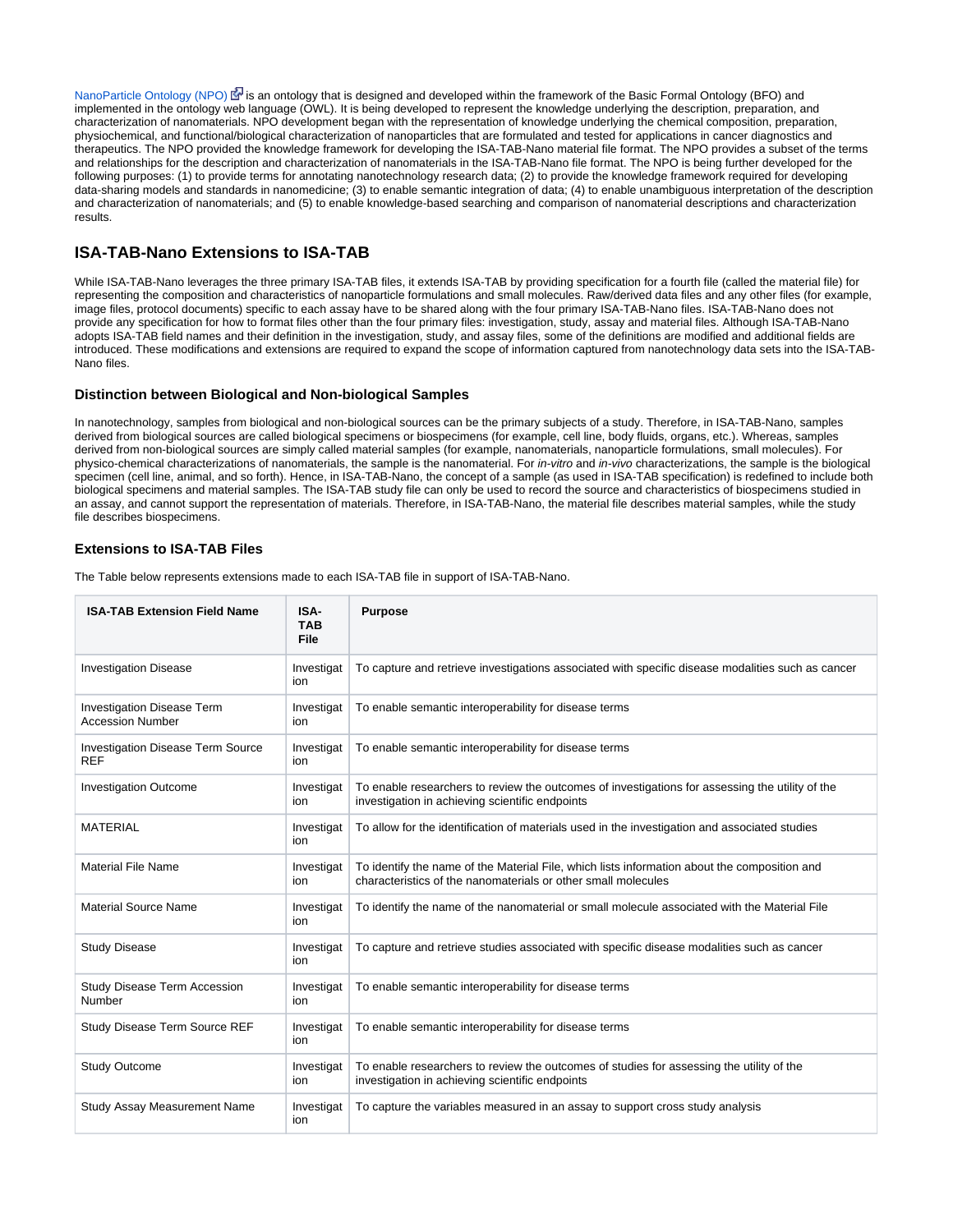| Study Assay Measurement Name<br><b>Term Accession Number</b> | Investigat<br>ion | To enable semantic interoperability for assay measurement names            |
|--------------------------------------------------------------|-------------------|----------------------------------------------------------------------------|
| Study Assay Measurement Name<br>Term Source REF              | Investigat<br>ion | To enable semantic interoperability for assay measurement names            |
| Measurement Value                                            | Assay             | To record the endpoint value of an assay measurement within the assay file |
| All Fields                                                   | Material          | To describe nanomaterials and small molecules                              |

### <span id="page-3-0"></span>ISA-TAB-Nano File Structure

ISA-TAB-Nano uses the three primary files of ISA-TAB-- investigation file, study file, and assay file; and, introduces a fourth file called the material file (Figure 1). Other files such as raw/derived data files, image files, protocol documents, etc., referenced in the ISA-TAB-Nano files have to be shared along with the ISA-TAB-Nano files.

Figure 1. ISA-TAB-Nano File Structure



ISA-TAB specifies that the names of the primary files end with .txt extensions. ISA-TAB-Nano file names may end in either .txt or .xls extensions. The ISA-TAB-Nano files used as examples in this document were prepared in Microsoft Excel spreadsheets, and so their filenames have the .xls extension.

#### Figure 2 describes the ISA-TAB-Nano file development process.

Typically, the investigation file is developed first and describes the overall investigation, associated studies and assays. The investigation file is a text file with a naming convention of "i\_xxx.txt" or "i\_xxx.xls," in which xxx can be any name provided by the investigator. Once the investigation file has been completed, one or more study files (following the convention "s\_xxx.txt" or "s\_xxx.xls") can be created. Similarly, one or more material files can be created. The material file describes the nanomaterial (or small molecule) and its components including structural information and follows the naming convention "m\_xxx.txt" or "m\_xxx.xls". Assay files (following the convention "a\_xxx.txt" or "a\_xxx.xls") are created for all assays performed. Each assay is defined by the endpoint measured and the technique used to measure that endpoint. Data files (raw or derived) specific to each type of assay can be associated to the respective assay files by referencing the names of the data files in the assay files.

Figure 2. ISA-TAB-Nano File Development Process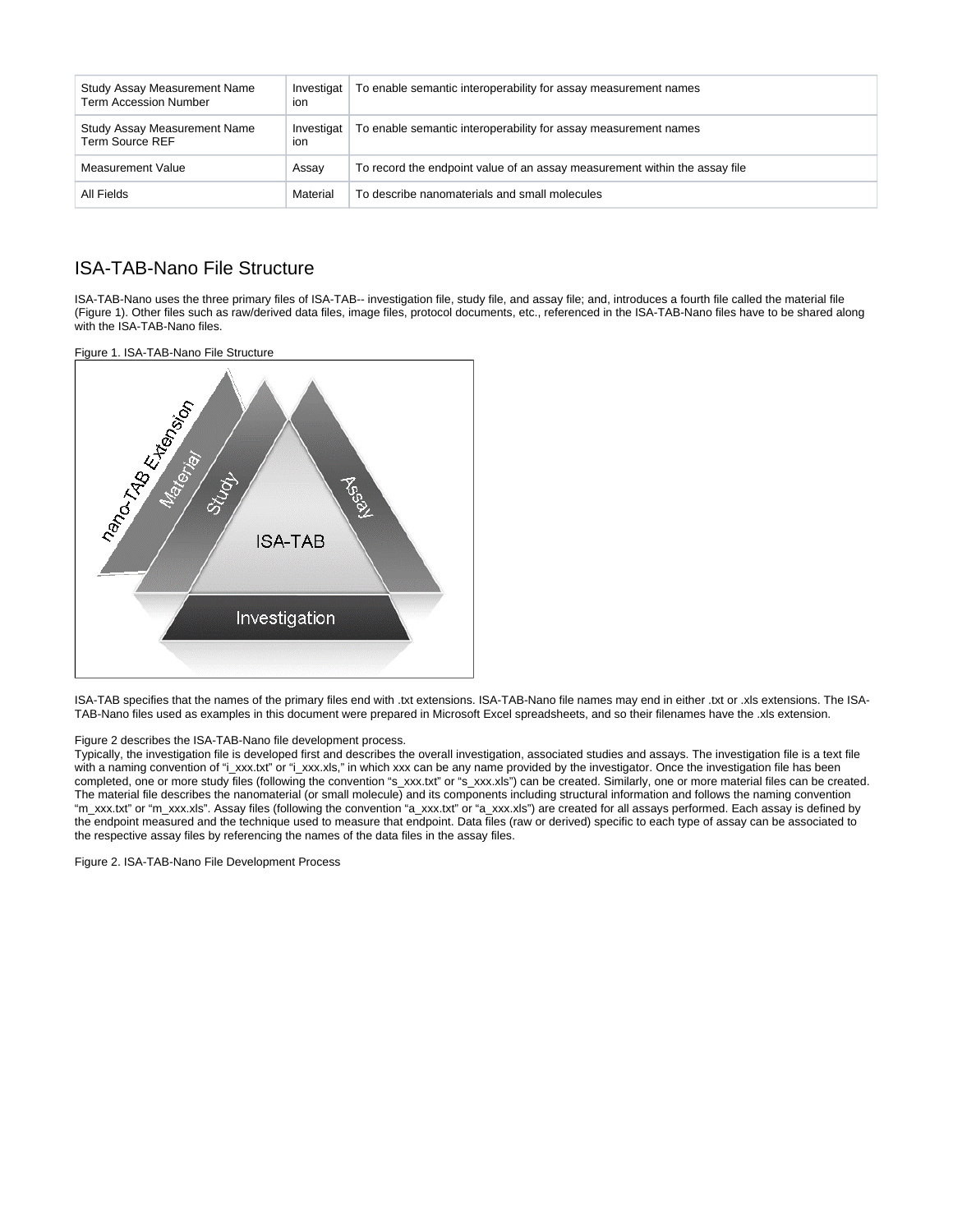

When sharing primary ISA-TAB-Nano files, other files referenced in these files have to be shared along with the primary files. It is anticipated that content management systems will become available to facilitate the sharing and exchange of files. Until then, these files could be bundled together in a folder and shared as a zip file.

Once the ISA-TAB-Nano files have been created, the files can be validated and submitted into nanotechnology resources that support the ISA-TAB-Nano specification. It is anticipated that validation of the files may occur via a validation service that leverages a modified version of the [ISA-TAB validator](http://isatab.sourceforge.net/tools.html)  $\mathbb{F}$ [.](http://www.cancer.gov/policies/linking)

It is also anticipated that nanotechnology resources like caNanoLab (https://cananolab.nci.nih.gov/caNanoLab/ ), the [Nanomaterial-Biological Interactions](http://nbi.oregonstate.edu/)  [\(NBI\) knowledgebase](http://nbi.oregonstate.edu/)  $\mathbb{F}$  and other resources will provide facilities for importing/exporting ISA-TAB-Nano files as the ISA-TAB-Nano specification evolves.

### <span id="page-4-0"></span>ISA-TAB-Nano File Templates

The following pages provide templates for each ISA-TAB-Nano file:

- **[Investigation File](https://wiki.nci.nih.gov/download/attachments/253887739/i_xxxx_508_c.xls)**
- $\bullet$ [Study File](https://wiki.nci.nih.gov/download/attachments/253887739/s_xxxx_508_c.xls)
- $\bullet$ [Material File](https://wiki.nci.nih.gov/download/attachments/253887739/m_xxxx_508_c.xls)
- [Assay File](https://wiki.nci.nih.gov/download/attachments/253887739/a_xxxx_508_c.xls)

Definitions of terms in each file are available in the [ISA-TAB-Nano Glossary Files](https://wiki.nci.nih.gov/display/ICR/ISA-TAB+Nano+Glossary+Repository).

## <span id="page-4-1"></span>ISA-TAB-Nano Example Files

The following are example ISA-TAB-Nano files for a nanotechnology investigation involving physico-chemical and in vitro characterization studies.

**Investigation Title:** Nanotechnology Characterization Laboratory (NCL) Dendrimer-Based MRI Contrast Agent

**Investigation Description:** The objective of this investigation is to characterize a PAMAM dendrimer with an associated gadolinium chelate MRI contrast agent. The nanomaterials submitted for testing at the NCL were:

- (NCL20) G4 tris (hydroxyl) terminated PAMAM dendrimer
- (NCL21) G4 pyrrolidinone terminated PAMAM dendrimer
- (NCL22) G4.5 COONa terminated PAMAM dendrimer
- $\bullet$ (NCL23) G4.5 COONa terminated PAMAM dendrimer-Magnevist® complex
- (NCL25) G4 tris (hydroxyl) terminated PAMAM dendrimer-Magnevist® complex
- $\bullet$ (NCL26) G4 pyrrolidinone terminated PAMAM dendrimer-Magnevist® complex

Commercially available Magnevist® (NCL24) was used as a control. The NCL example files encompass three categories: physicochemical characterization; immunotoxicology; in vitro toxicology.

#### **Example Files**

- Investigation File: [NCL Dendrimer-Based MRI Contrast Agent](https://wiki.nci.nih.gov/download/attachments/252772694/i_NCL200612A_508_c.xls)
- Study Files: [Size by Dynamic Light Scattering \(DLS\)](https://wiki.nci.nih.gov/download/attachments/252772694/s_size-DLS_508_c.xls) | [Cytotoxicity Study](https://wiki.nci.nih.gov/download/attachments/252772694/s_cytotoxicity-LLCPK1_508_c.xls)
- Material Files: [NCL-20](https://wiki.nci.nih.gov/download/attachments/252772694/m_NCL-20_508_c.xls) | [NCL-21](https://wiki.nci.nih.gov/download/attachments/252772694/m_NCL-21_508_c.xls) | [NCL-22](https://wiki.nci.nih.gov/download/attachments/252772694/m_NCL-22_508_c.xls) | [NCL-23](https://wiki.nci.nih.gov/download/attachments/252772694/m_NCL-23_508_c.xls) | [NCL-24](https://wiki.nci.nih.gov/download/attachments/252772694/m_NCL-24_508_c.xls) | [NCL-25 |](https://wiki.nci.nih.gov/download/attachments/252772694/m_NCL-25_508_c.xls) [NCL-26](https://wiki.nci.nih.gov/download/attachments/252772694/m_NCL-26_508_c.xls)
- Assay Files: [Size by DLS Assay](https://wiki.nci.nih.gov/download/attachments/252772694/a_size-DLS_508_c.xls) | [Lactate Dehydrogenase \(LDH\) Assay](https://wiki.nci.nih.gov/download/attachments/252772694/a_LDH-LLCPK1_508_c.xls) | [MTT Assay](https://wiki.nci.nih.gov/download/attachments/252772694/a_MTT-LLCPK1_508_c.xls)
- Report: [Dentrimer-Based MRI Image Contrast Agent](http://ncl.cancer.gov/120406.pdf)

#### **[ISA-TAB-Nano Curated Examples](https://wiki.nci.nih.gov/display/ICR/ISA-TAB-Nano+Curated+Examples)**

ത